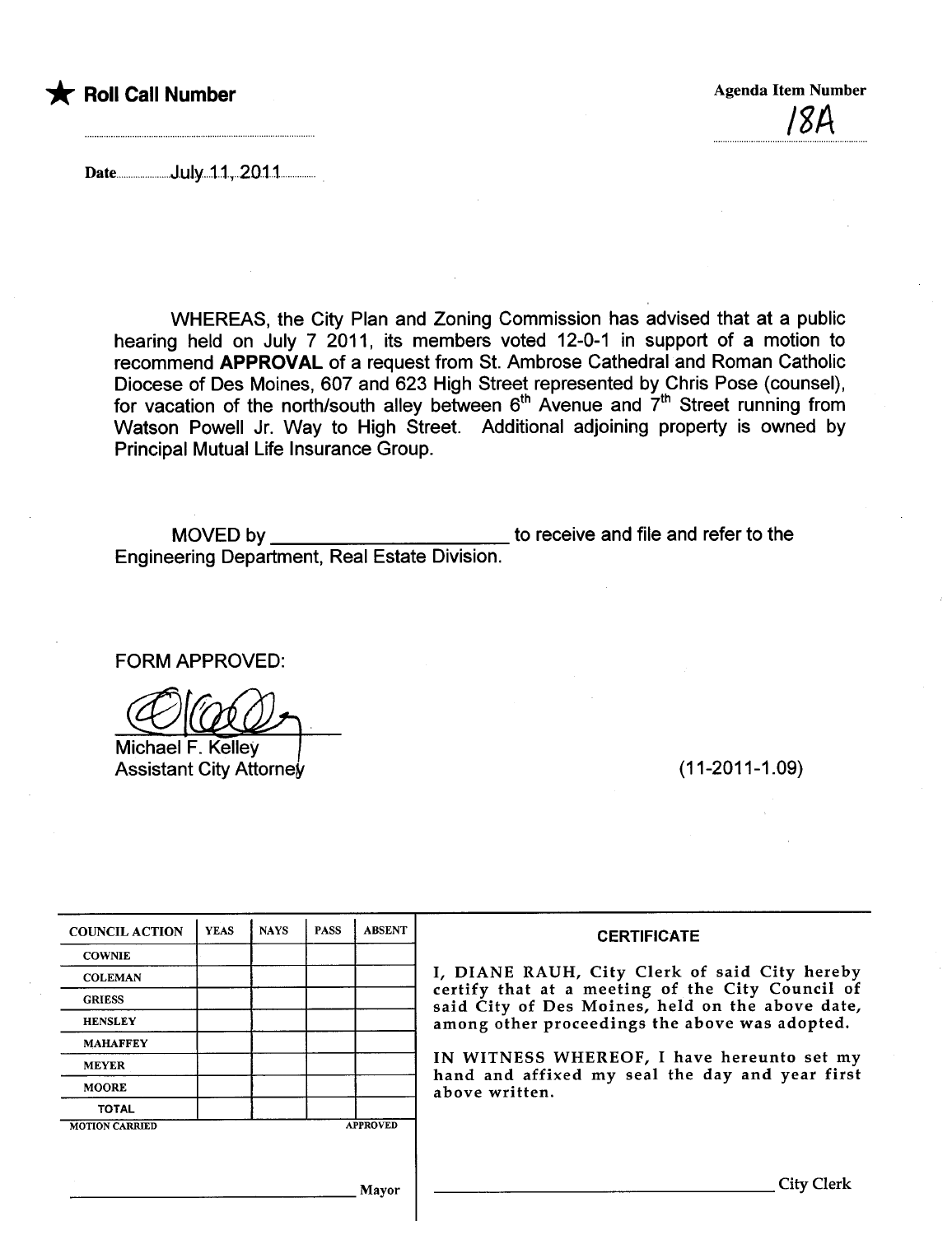| Date, |  |
|-------|--|
|       |  |

Agenda Item 18A

 $_{\rm Eoll}$  Call #

July 8, 2011

Honorable Mayor and City Council City of Des Moines, Iowa

Members:

Communication from the City Plan and Zoning Commission advising that at their meeting held July 7,2011, the following action was taken:

# COMMISSION RECOMMENDATION:

|                                                | After public hearing, the members voted 12-0-1 as follows: |     |             |      |        |  |  |
|------------------------------------------------|------------------------------------------------------------|-----|-------------|------|--------|--|--|
|                                                | <b>Commission Action:</b>                                  | Yes | <b>Nays</b> | Pass | Absent |  |  |
|                                                | JoAnne Corigliano                                          | X   |             |      |        |  |  |
| <b>CITY OF DES MOINES</b>                      | <b>Shirley Daniels</b>                                     | X   |             |      |        |  |  |
|                                                | Jacqueline Easley                                          |     |             |      | Χ      |  |  |
|                                                | <b>Tim Fitzgerald</b>                                      | Χ   |             |      |        |  |  |
| <b>CITY PLAN AND ZONING COMMISSION</b>         | Dann Flaherty                                              | Χ   |             |      |        |  |  |
| ARMORY BUILDING<br>602 ROBERT D. RAY DRIVE     | John "Jack" Hilmes                                         | Χ   |             |      |        |  |  |
| DES MOINES. IOWA 50309 –1881<br>(515) 283-4182 | <b>Joel Huston</b>                                         | Χ   |             |      |        |  |  |
|                                                | Ted Irvine                                                 |     |             |      |        |  |  |
| ALL-AMERICA CITY<br>1949, 1976, 1981           | Greg Jones                                                 | Χ   |             |      |        |  |  |
| 2003                                           | <b>William Page</b>                                        | Χ   |             |      |        |  |  |
|                                                | <b>Christine Pardee</b>                                    | X   |             |      |        |  |  |
|                                                | Mike Simonson                                              |     |             | X    |        |  |  |
|                                                | <b>Kent Sovern</b>                                         | Χ   |             |      |        |  |  |
|                                                | <b>CJ Stephens</b>                                         | Χ   |             |      |        |  |  |

APPROVAL of a request from St. Ambrose Cathedral and Roman Catholic Diocese of Des Moines, 607 and 623 High Street represented by Chris Pose (counsel), and additional adjoining property is owned by Principal Mutual Life Insurance Group for vacation of the requested alley rights-of-way subject to the following conditions:

- 1. Reservation of easements for all utilities in place until such time that they are abandoned or relocated at the applicant's expense.
- 2. Reservation of a public access easement over the entire vacated alley to allow use for access to adjoining loading and off-street parking.
- 3. Provision of a recorded covenant that requires any interim or permanent use on the requested right-of-way or adjoining properties to be in conformance with a development plan approved by the City CounciL. 11-2011-1.09

Written Responses

- 2 In Favor
- 0 In Opposition

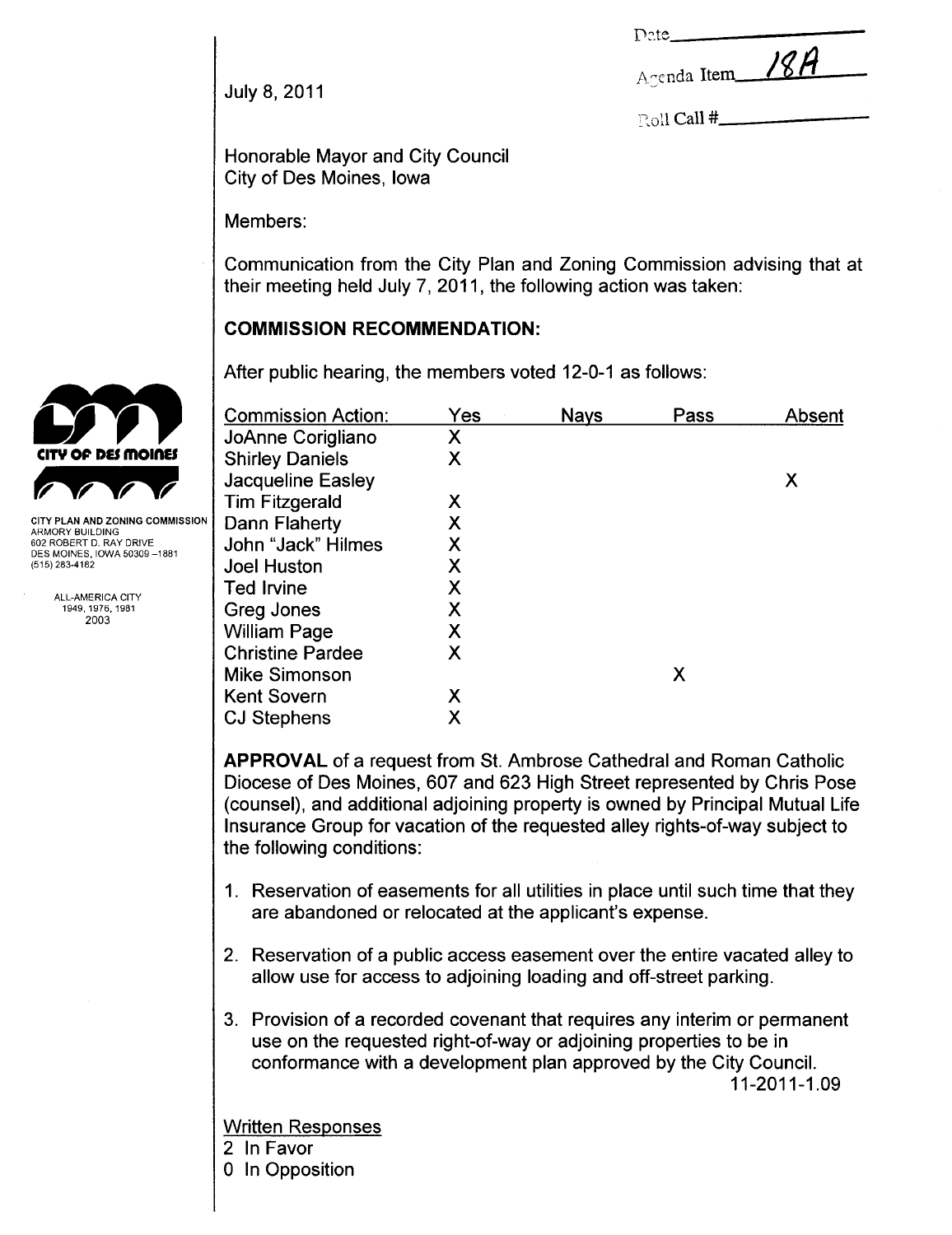## STAFF RECOMMENDATION TO THE P&Z COMMISSION

Staff recommends approval for vacation of the requested alley rights-of-way subject to the following conditions:

- 1. Reservation of easements for all utilities in place until such time that they are abandoned or relocated at the applicant's expense.
- 2. Reservation of a public access easement over the entire vacated alley to allow use for access to adjoining loading and off-street parking.
- 3. Provision of a recorded covenant that requires any interim or permanent use on the requested right-of-way or adjoining properties to be in conformance with a development plan approved by the City CounciL.

## STAFF REPORT

### I. GENERAL INFORMATION

- 1. Purpose of Request: The requested vacation is sought to assemble the southern portion of the block for the St. Ambrose Cathedral. The applicant is developing offstreet parking on adjoining land at the southwest corner of the block previously used for a bank.
- 2. Size of Site: Requested right-of-way measures 16.5 feet by 260 feet (4,290 square feet).
- 3. Existing Zoning (site): "C-3" Central Business District Commercial District.
- 4. Existing Land Use (site): Paved alley right-of-way.
- 5. Adjacent Land Use and Zoning:

East - "C-3", Uses are the St. Ambrose Cathedral and an off-street parking lot.

West - "C-3", Uses are vacant land from recently demolished bank and office buildings for Principal Financial Group,

- 6. General Neighborhood/Area Land Uses: The subject property is located in the northern portion of downtown to the north of the Grand Avenue corridor and west of the 6<sup>th</sup> Avenue corridor at the eastern edge of the Principal Financial Group campus.
- 7. Applicable Recognized Neighborhood(s): Downtown Des Moines Neighborhood.
- 8. Relevant Zoning History: N/A.
- 9. 2020 Community Character Land Use Plan Designation: Downtown High Amenity Office/Institutional.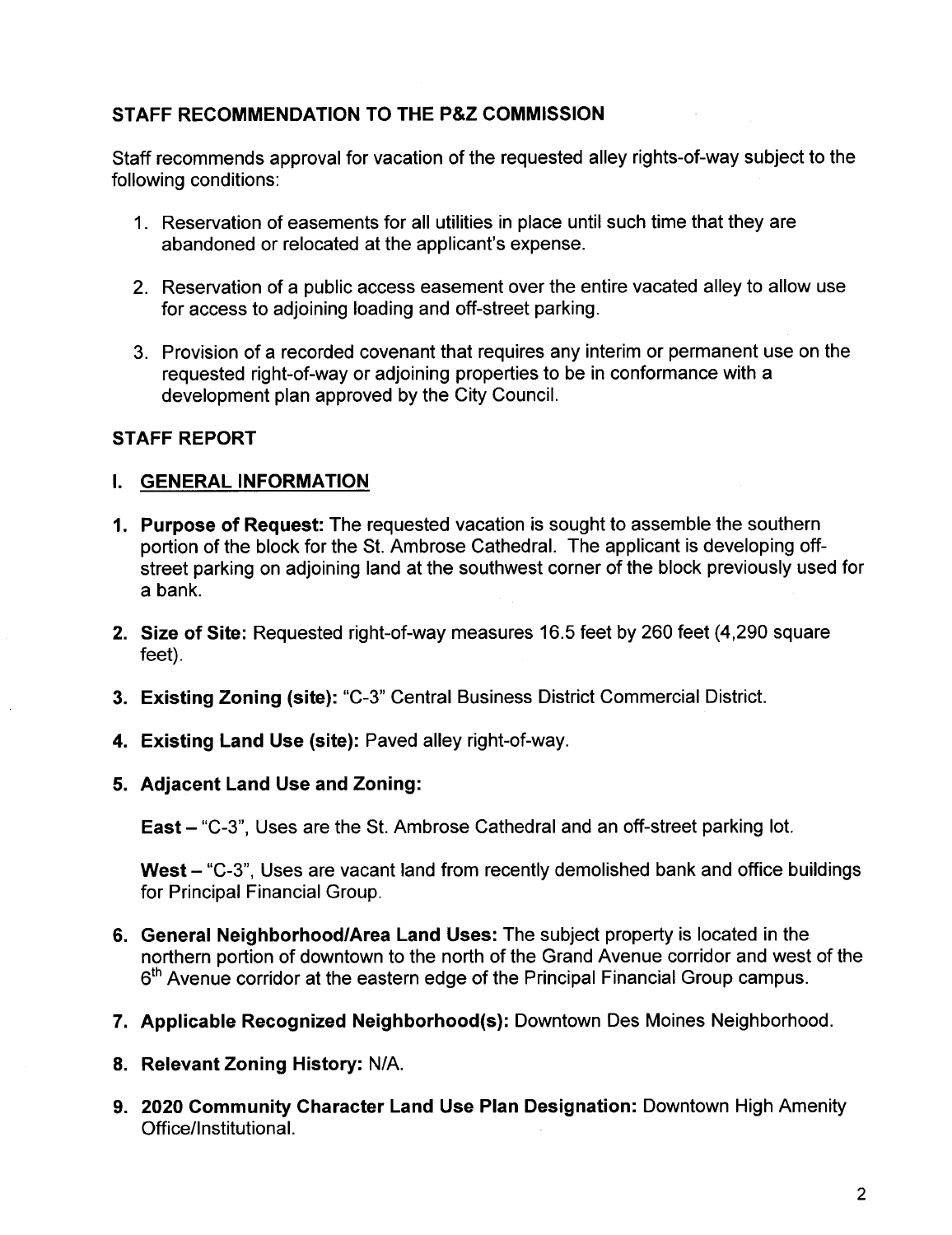10. Applicable Regulations: The Commission reviews all proposals to vacate land dedicated for a specific public purpose, such as for streets and parks, to determine whether the land is still needed for such purpose or may be released (vacated) for other use. The recommendation of the Commission is forwarded to the City CounciL.

### **II. ADDITIONAL APPLICABLE INFORMATION**

- 1. Utilities: There are existing underground Century Link communications conduit and underground MidAmerican Energy gas and electrical facilities within the alley right-ofway. Easements must be maintained for all utilities in place unless other arrangements are approved by the affected utility.
- 2. Access/Traffic: The vacation of the alley will require that access be kept open for vehicular access to loading and off-street parking on adjoining parcels owned by both the applicant and Principal Financial Group.

## SUMMARY OF DISCUSSION

There was no discussion.

## CHAIRPERSON OPENED THE PUBLIC HEARING

There was no one to speak in support or opposition of applicant's request.

#### COMMISSION ACTION

Greq Jones moved staff recommendation to approve the vacation of the requested alley rights-of-way subject to the following conditions:

- 1. Reservation of easements for all utilities in place until such time that they are abandoned or relocated at the applicant's expense.
- 2. Reservation of a public access easement over the entire vacated alley to allow use for access to adjoining loading and off-street parking.
- 3. Provision of a recorded covenant that requires any interim or permanent use on the requested right-of-way or adjoining properties to be in conformance with a development plan approved by the City Council.

Motion passed 12-0-1 (Mike Simonson abstained)

Respectfully submitted,

Michael Ludwig, AICP<br>Planning Administrator

MGL:c1w

**Attachment** 

/tlA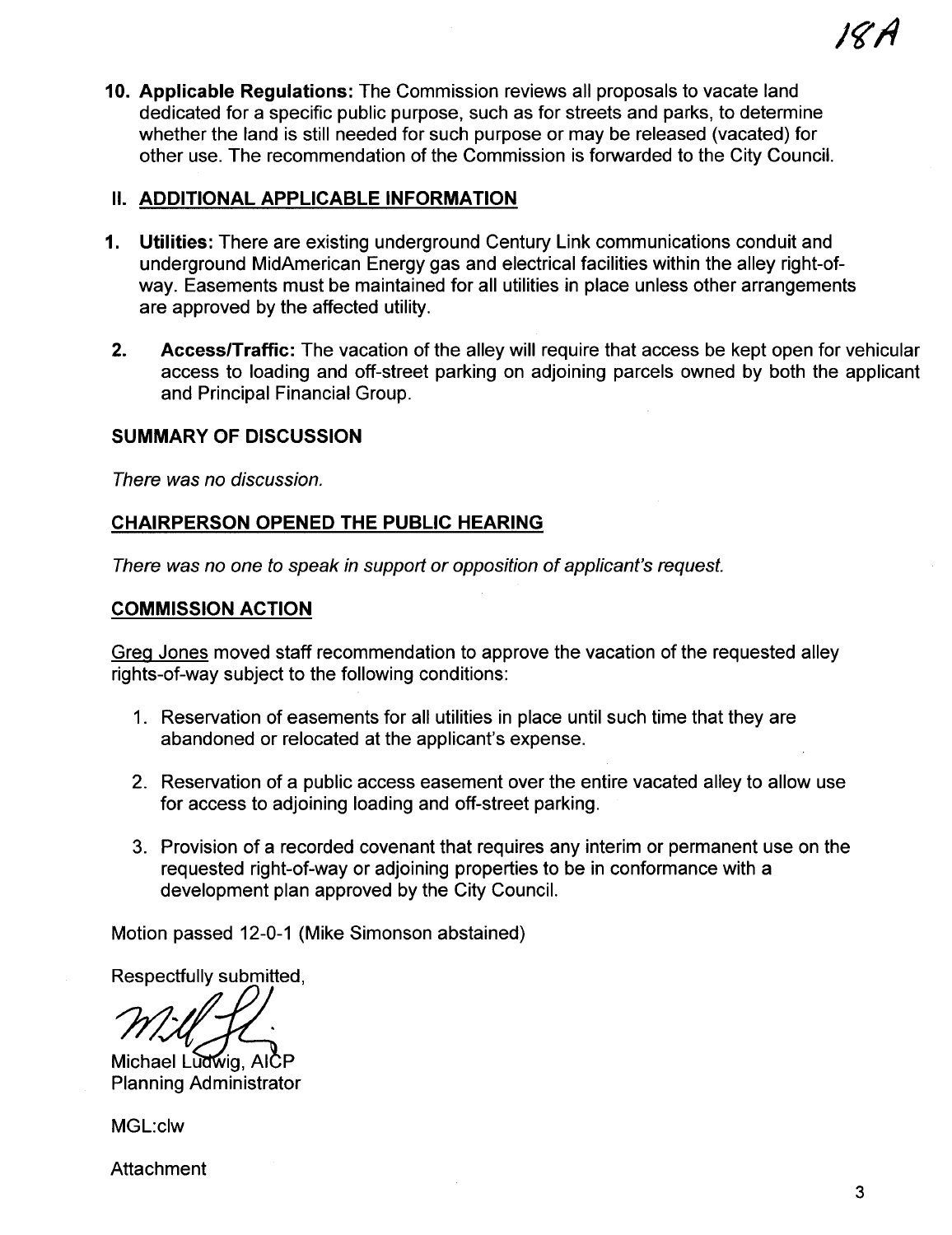$75 - 11$  $I$ ltem  $11-2011-1.09$ Date T(am) \am not) in favor of the request. (Circle One) MUNITY PENENSMENT ICHAEL KIC Kile JUL OSIGASHUre //Lechael DEPARTMENT 601 6 Reason for opposing or approving this request may be listed below: 2 Pos Item  $11 - 2011 - 1.09$  Date  $7 - 5 - 11$ I (am) (am not) in favor of the request. (Circle One<sub>p</sub>RECEIVED JOHN BERTOGLI COMMUNITY DEVELOPMENT JUL 07 29 Unature John Bartage DEPARTMENTress 607 Reason for opposing or approving this request may be listed below: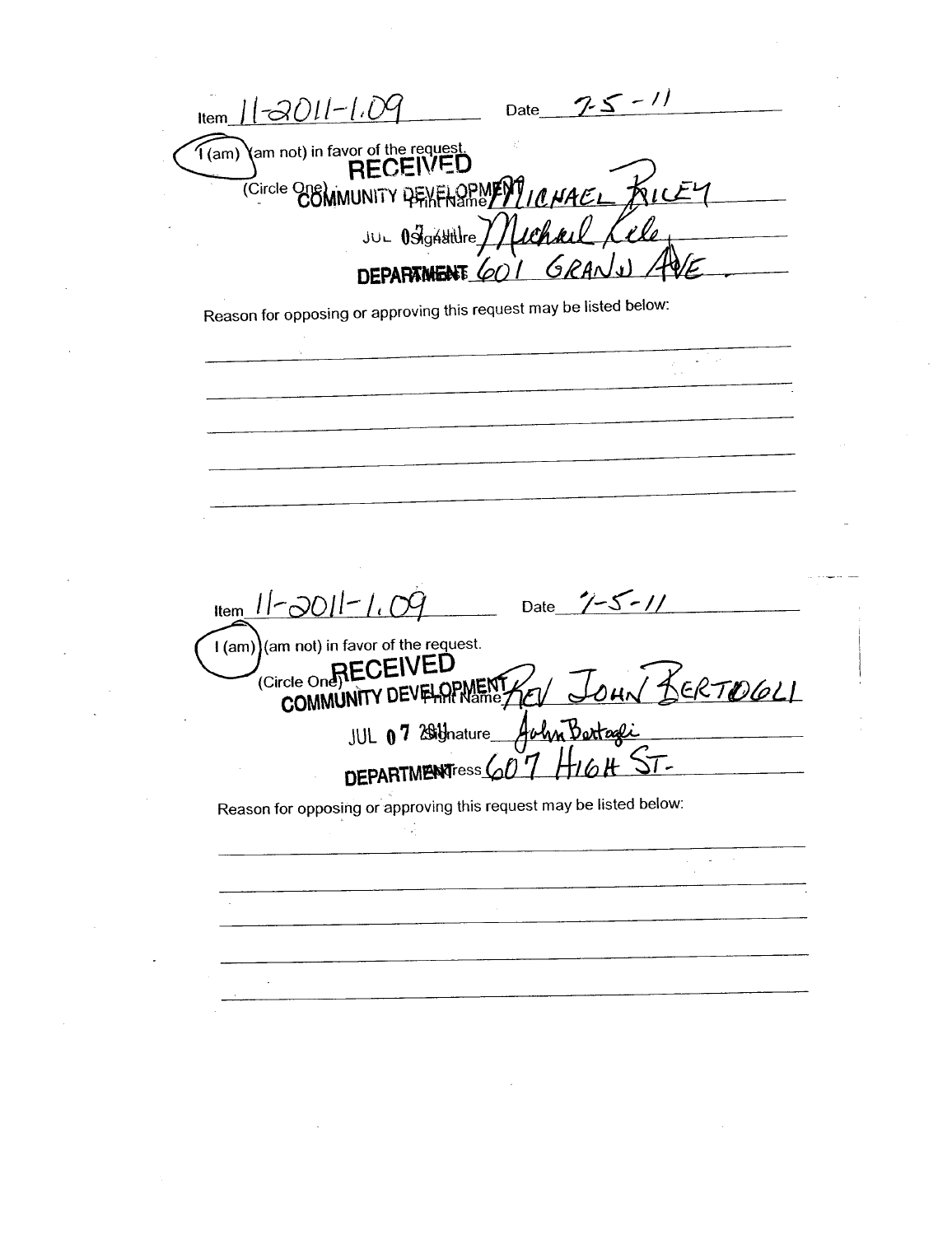